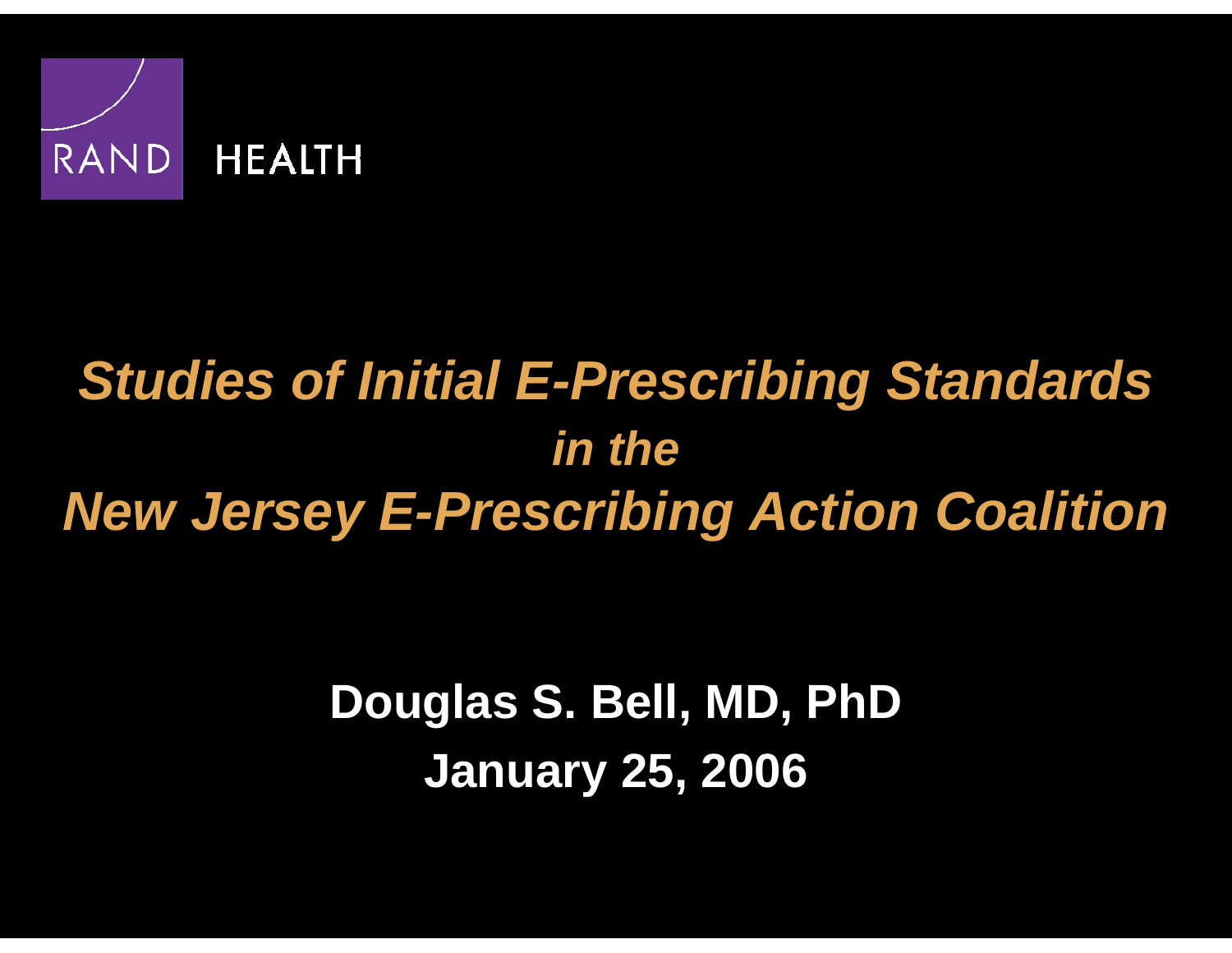# *NJ E-Prescribing Action Coalition*

- **Horizon Blue Cross Blue Shield of NJ**
- **Caremark Rx (iScribe)**
- **AllScripts (TouchWorks)**
- **RxHub**
- **SureScripts**
- **UMDNJ**
- **Point of Care Partners**
- **RAND Health**

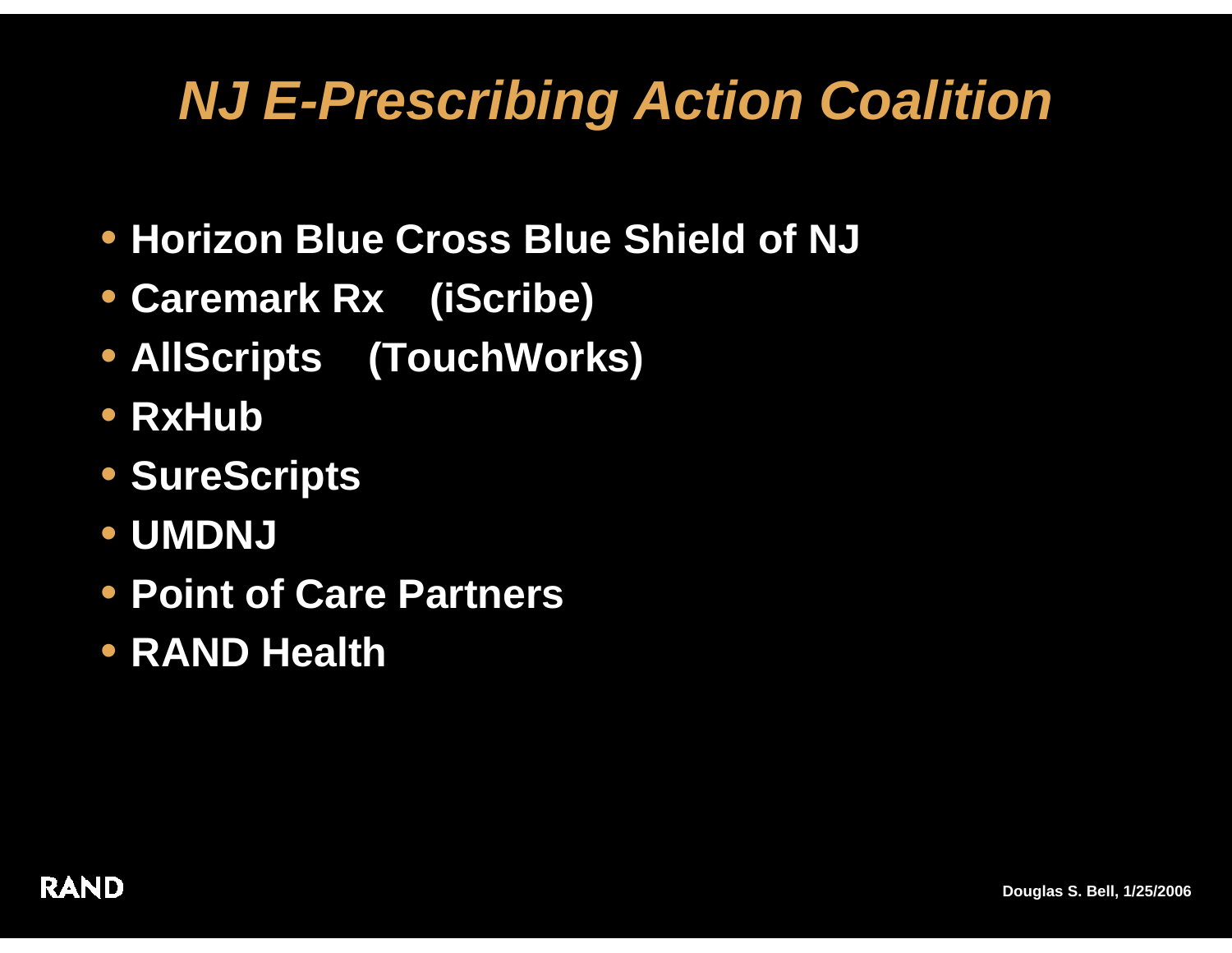

#### • **In use:**

- $\mathcal{L}_{\mathcal{A}}$ **Formulary & Benefit**
- $\mathcal{L}_{\mathcal{A}}$ **Medication History**
- **Completed but not in use:**
	- **Prior Authorization**
	- **Fill Status**
- **Under development:**
	- **RxNorm**
	- $\mathcal{L}_{\mathcal{A}}$ **– Structured & Codified Sig**

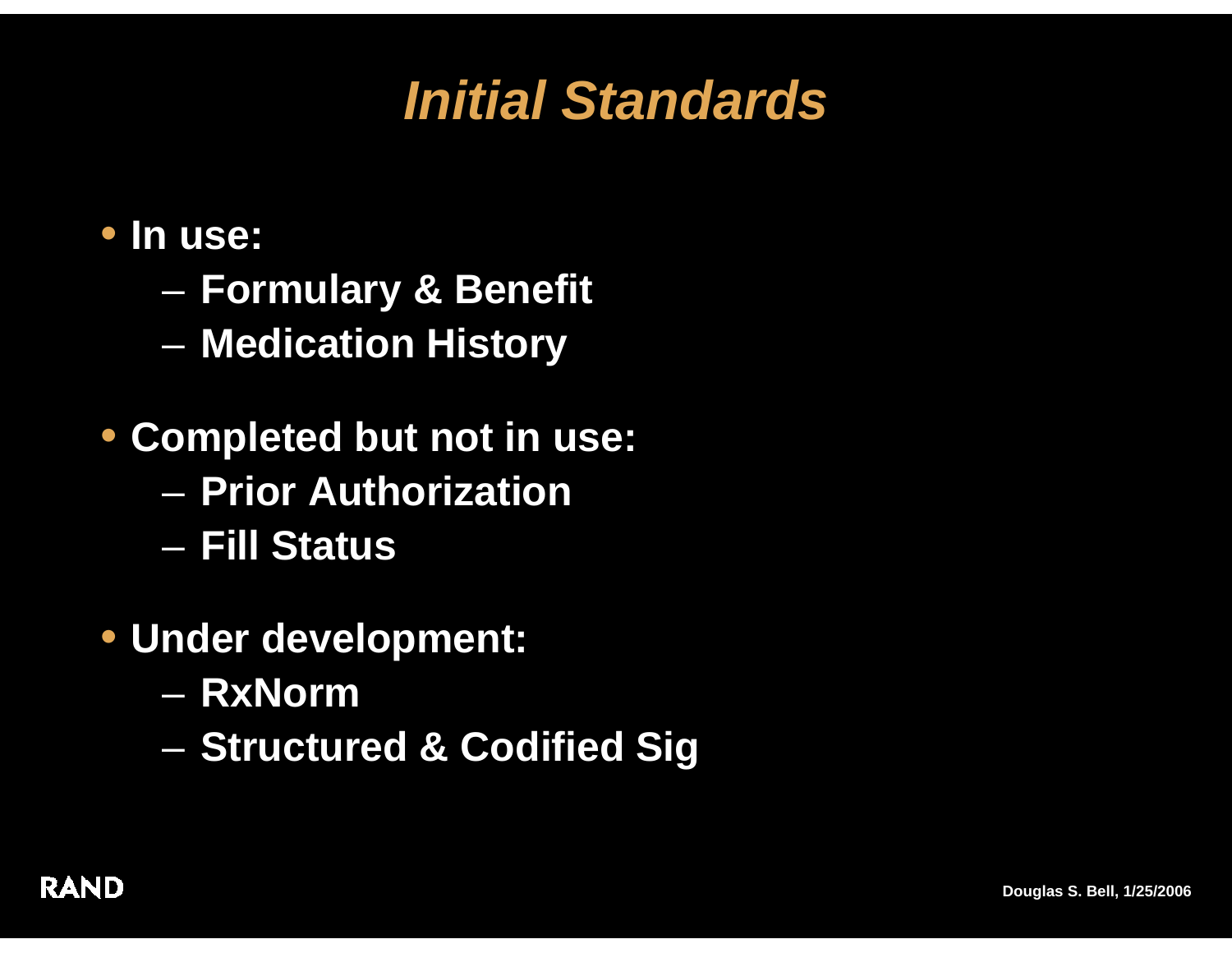### *Goals*

#### • **Overall:**

**Deliver** *information* **to the point of care that enables more** *informed decisions* **about** *appropriate* **and**  *cost effective* **medications.**

#### • **Our Pilot:**

**Provide evidence that enables well-justified policy decisions regarding each initial standard**

- – **Does (or would) use of the standard improve prescribing decisions?**
- $\mathcal{L}_{\mathcal{A}}$  **How could the standard be improved to deliver better information?**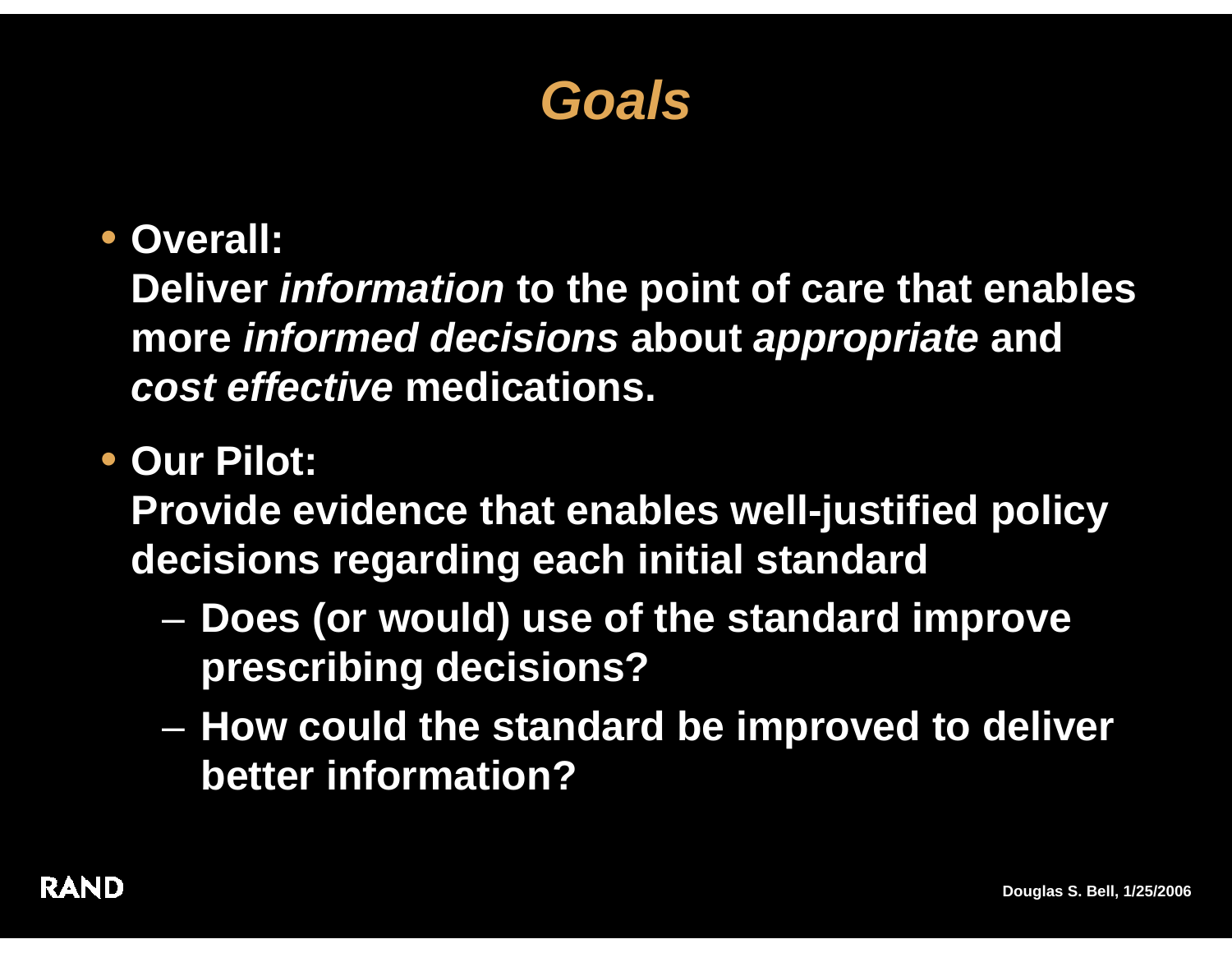# *Conceptual Model*

- **Structure of the standardenables** • **Information display / capture at prescriber enables** • **Changes in work processes produce** • **Changes in drug use** • **Other effects**  $\mathcal{L}_{\mathcal{A}}$  **Appropriateness** – **Labor and other costs**
	- **Health service use**
	- **Patient satisfaction**

– **Costs**

– **Patient adherence**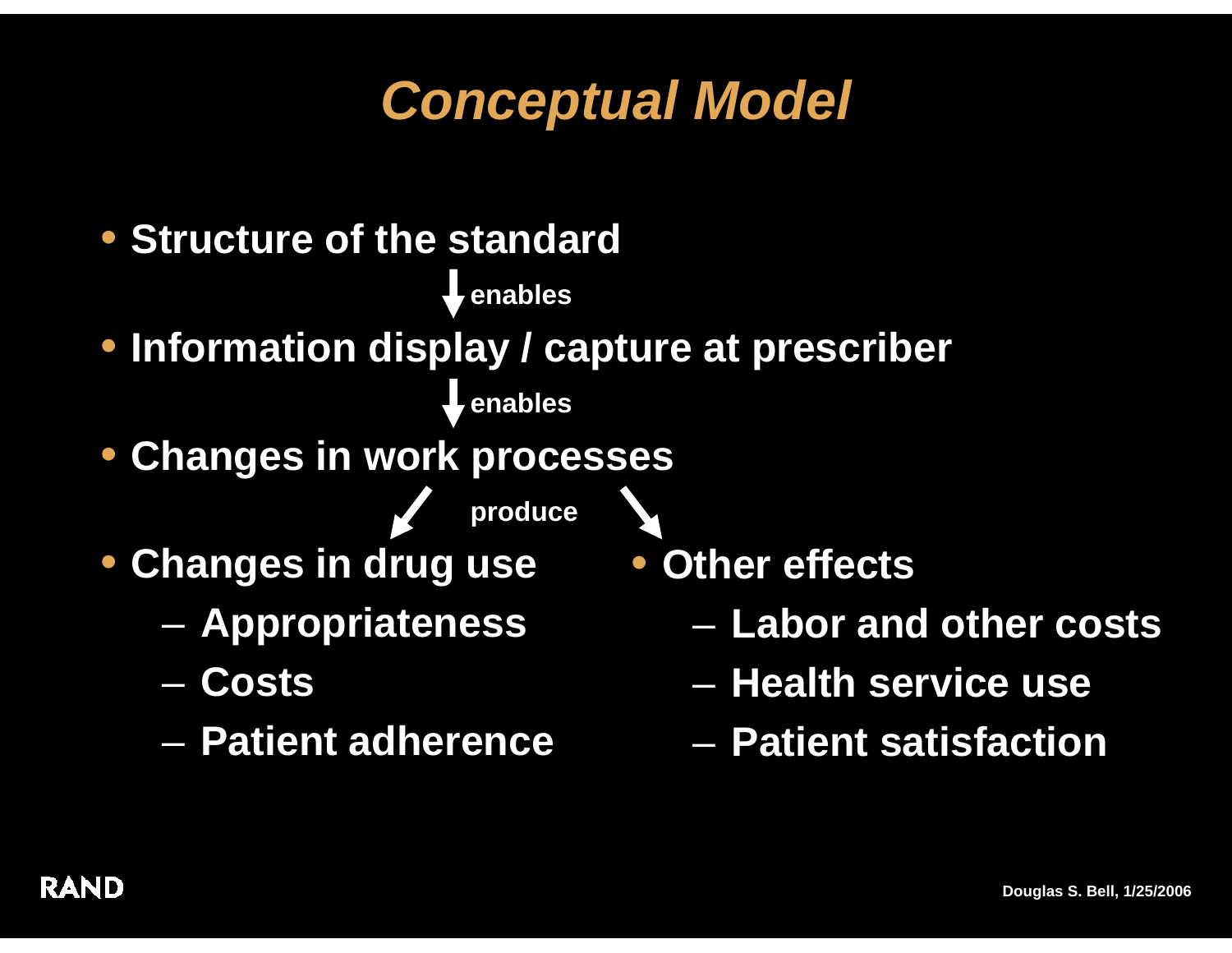# *Methods Overview*

- **Workflow modeling**
- **Technical expert panel** 
	- $\mathcal{L}_{\mathcal{A}}$ **Interviews; Delphi ratings**
- **Transaction measures**
- **Prescriber office site visits before, after eRx**
- **Pharmacy focus groups and site visits**
- **Secondary (outcome) data analysis**
- **Focus group evaluation of prototypes**
- **Prescriber online survey**

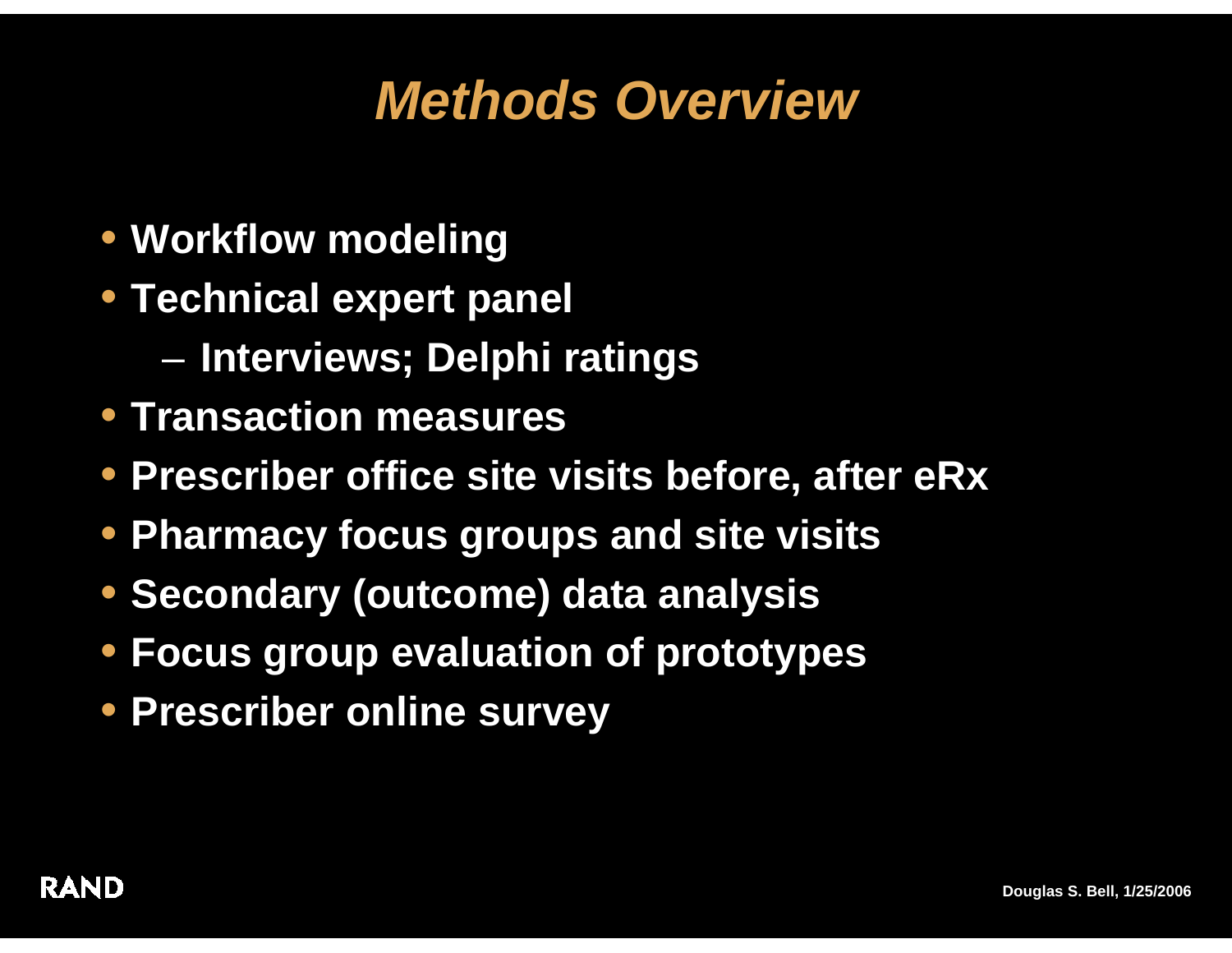# *Workflow Models*

|                                                                                           | Microsoft Excel - RAND F&B Workflow -Model.xls                                       |                             |                                   |                                                        |     |                                                                                                                                                                                                                                                                                                                                                                                             |                                                |                             |  |                                   |                                                    |                     |                        |                           |  |  |
|-------------------------------------------------------------------------------------------|--------------------------------------------------------------------------------------|-----------------------------|-----------------------------------|--------------------------------------------------------|-----|---------------------------------------------------------------------------------------------------------------------------------------------------------------------------------------------------------------------------------------------------------------------------------------------------------------------------------------------------------------------------------------------|------------------------------------------------|-----------------------------|--|-----------------------------------|----------------------------------------------------|---------------------|------------------------|---------------------------|--|--|
| [적]<br>File                                                                               | Edit<br>View<br>Insert                                                               | Format Tools<br>Data Window | Help                              |                                                        |     |                                                                                                                                                                                                                                                                                                                                                                                             |                                                |                             |  |                                   | Type a question for help                           |                     |                        | $\boldsymbol{\mathsf{x}}$ |  |  |
|                                                                                           |                                                                                      |                             |                                   | $\blacksquare$                                         |     | <b>ELE</b> Arial                                                                                                                                                                                                                                                                                                                                                                            |                                                |                             |  | $\bullet$ 8 $\bullet$   B   $I$ U |                                                    | ■ 事情 ■ ■ ・          |                        | ti<br>R                   |  |  |
| Figure D.1. An example of workflow simulation: Traditional prescribing<br>B1<br>$\bullet$ |                                                                                      |                             |                                   |                                                        |     |                                                                                                                                                                                                                                                                                                                                                                                             |                                                |                             |  |                                   |                                                    |                     |                        |                           |  |  |
| $\overline{A}$                                                                            | в                                                                                    | वा<br>E<br>$\Box$           | F                                 | G                                                      | H   |                                                                                                                                                                                                                                                                                                                                                                                             | J<br>Κ                                         |                             |  |                                   | м                                                  | N                   | 0                      | $\overline{\mathbf{v}}$   |  |  |
| $\mathbf{1}$<br>$\overline{2}$                                                            | Figure D.1. An example of workflow simulation: Traditional prescribing               |                             |                                   |                                                        |     |                                                                                                                                                                                                                                                                                                                                                                                             |                                                |                             |  |                                   |                                                    |                     |                        |                           |  |  |
|                                                                                           | Input parameters for work process. Please use sliding scale to specify input values. |                             |                                   |                                                        |     |                                                                                                                                                                                                                                                                                                                                                                                             |                                                |                             |  |                                   |                                                    |                     |                        |                           |  |  |
| 3                                                                                         | <b>Process Flow</b>                                                                  |                             | Number of patients                | Probability                                            |     | Frequency                                                                                                                                                                                                                                                                                                                                                                                   |                                                | Time per event<br>(seconds) |  | <b>Process Flow</b>               |                                                    | Subtotal<br>MD time | Subtotal<br>staff time |                           |  |  |
| $\overline{4}$                                                                            | Asthma patient visit                                                                 |                             | 1000<br>$\rightarrow$<br>KHI      |                                                        |     |                                                                                                                                                                                                                                                                                                                                                                                             |                                                |                             |  |                                   | Asthma patient visit                               |                     |                        |                           |  |  |
| 5                                                                                         |                                                                                      |                             |                                   |                                                        |     |                                                                                                                                                                                                                                                                                                                                                                                             |                                                |                             |  |                                   | ۰                                                  |                     |                        |                           |  |  |
| 6                                                                                         | Rx?                                                                                  |                             |                                   | KI O<br>$\rightarrow$                                  | 0.3 |                                                                                                                                                                                                                                                                                                                                                                                             |                                                |                             |  |                                   | Bx?                                                |                     |                        |                           |  |  |
| $\overline{7}$<br>8                                                                       | Yes. Select medication                                                               |                             |                                   |                                                        |     |                                                                                                                                                                                                                                                                                                                                                                                             |                                                | 15                          |  |                                   | Yes. Select medication                             | 4500                |                        |                           |  |  |
| $\overline{3}$                                                                            |                                                                                      | No. End.                    |                                   |                                                        |     |                                                                                                                                                                                                                                                                                                                                                                                             | ⊀⊪<br>$\blacktriangleright$                    |                             |  |                                   |                                                    |                     |                        |                           |  |  |
| $10-10$                                                                                   | Write prescription                                                                   |                             |                                   |                                                        |     |                                                                                                                                                                                                                                                                                                                                                                                             | $\blacktriangleright$<br>◂                     | 30                          |  |                                   | Write prescription                                 | 3000                |                        |                           |  |  |
| 11                                                                                        |                                                                                      |                             |                                   |                                                        |     |                                                                                                                                                                                                                                                                                                                                                                                             |                                                |                             |  |                                   |                                                    |                     |                        |                           |  |  |
| 12                                                                                        | Successful transmit?                                                                 |                             |                                   | $\Box$ $\triangleright$ 0.98<br>$\left  \cdot \right $ |     |                                                                                                                                                                                                                                                                                                                                                                                             |                                                |                             |  |                                   | Successful transmit?                               |                     |                        |                           |  |  |
| 13                                                                                        |                                                                                      |                             |                                   |                                                        |     |                                                                                                                                                                                                                                                                                                                                                                                             |                                                |                             |  |                                   |                                                    |                     |                        |                           |  |  |
| 14                                                                                        |                                                                                      | No. Failed med.             |                                   |                                                        |     |                                                                                                                                                                                                                                                                                                                                                                                             |                                                |                             |  |                                   |                                                    |                     |                        |                           |  |  |
| 15                                                                                        |                                                                                      |                             |                                   |                                                        |     |                                                                                                                                                                                                                                                                                                                                                                                             |                                                |                             |  |                                   |                                                    |                     |                        |                           |  |  |
| 16                                                                                        | Pharmacy checks prescription.<br>Formulary OK?                                       |                             |                                   | n.<br>к<br>$\rightarrow$                               | 0.3 |                                                                                                                                                                                                                                                                                                                                                                                             | ◂⊪<br>$\rightarrow$                            | 60                          |  |                                   | Pharmacy checks prescription.<br>Formulary OK?     |                     |                        |                           |  |  |
|                                                                                           |                                                                                      |                             |                                   |                                                        |     |                                                                                                                                                                                                                                                                                                                                                                                             |                                                |                             |  |                                   |                                                    |                     |                        |                           |  |  |
|                                                                                           |                                                                                      | Approve.<br>Successful      |                                   |                                                        |     |                                                                                                                                                                                                                                                                                                                                                                                             |                                                |                             |  |                                   |                                                    |                     |                        |                           |  |  |
| 17                                                                                        |                                                                                      | medication.                 |                                   |                                                        |     |                                                                                                                                                                                                                                                                                                                                                                                             |                                                |                             |  |                                   |                                                    |                     |                        |                           |  |  |
| 18                                                                                        | Reject. Look at alternative.                                                         |                             |                                   |                                                        | 0.1 |                                                                                                                                                                                                                                                                                                                                                                                             |                                                | -60                         |  |                                   | Reject. Look at alternative.                       |                     |                        |                           |  |  |
| 19                                                                                        |                                                                                      |                             |                                   |                                                        |     |                                                                                                                                                                                                                                                                                                                                                                                             | $\rightarrow$<br>◂⊪                            |                             |  |                                   |                                                    |                     |                        |                           |  |  |
|                                                                                           |                                                                                      |                             |                                   |                                                        |     |                                                                                                                                                                                                                                                                                                                                                                                             |                                                |                             |  |                                   |                                                    |                     |                        |                           |  |  |
| 20                                                                                        | Telephone or fax to send<br>Change Request message                                   |                             |                                   |                                                        |     | KHOI                                                                                                                                                                                                                                                                                                                                                                                        | $\blacktriangleright$ 1.3 4 $\blacksquare$     | $\ge$ 240                   |  |                                   | Telephone or fax to send<br>Change Request message |                     |                        |                           |  |  |
| 21                                                                                        |                                                                                      |                             |                                   |                                                        |     |                                                                                                                                                                                                                                                                                                                                                                                             |                                                |                             |  |                                   |                                                    |                     |                        |                           |  |  |
| $\overline{22}$                                                                           | Office staff check with MD                                                           |                             |                                   |                                                        |     | K O<br>$\rightarrow$                                                                                                                                                                                                                                                                                                                                                                        | $1.1 \leq$                                     | $ * $ 600                   |  |                                   | Office staff check with MD                         |                     | 19404                  |                           |  |  |
| 23                                                                                        |                                                                                      |                             |                                   |                                                        |     |                                                                                                                                                                                                                                                                                                                                                                                             |                                                |                             |  |                                   |                                                    |                     |                        |                           |  |  |
| 24                                                                                        | MD authorize as requested                                                            |                             |                                   |                                                        |     |                                                                                                                                                                                                                                                                                                                                                                                             | $\blacktriangleright$<br>к⊪                    | 60                          |  |                                   | MD authorize as requested                          | 1764                |                        |                           |  |  |
| 25                                                                                        |                                                                                      |                             |                                   |                                                        |     |                                                                                                                                                                                                                                                                                                                                                                                             |                                                |                             |  |                                   |                                                    |                     |                        |                           |  |  |
| $\overline{26}$                                                                           | Transmit back to pharmacy                                                            |                             |                                   |                                                        |     |                                                                                                                                                                                                                                                                                                                                                                                             | $\blacktriangleright$<br>⊀∥                    | 120                         |  |                                   | Transmit back to pharmacy                          |                     | 3528                   |                           |  |  |
| 27                                                                                        |                                                                                      |                             |                                   |                                                        |     |                                                                                                                                                                                                                                                                                                                                                                                             |                                                |                             |  |                                   |                                                    |                     |                        |                           |  |  |
| 28                                                                                        | <b>Pharmacy fill</b>                                                                 |                             |                                   |                                                        |     |                                                                                                                                                                                                                                                                                                                                                                                             | ◂                                              | $\blacktriangleright$ 300   |  |                                   | Pharmacy fill                                      |                     |                        |                           |  |  |
| 29                                                                                        |                                                                                      |                             |                                   |                                                        |     |                                                                                                                                                                                                                                                                                                                                                                                             |                                                |                             |  |                                   |                                                    |                     |                        |                           |  |  |
| 30                                                                                        | Pharmacy calls patient?                                                              |                             |                                   | $\left  \cdot \right $                                 |     | $\begin{array}{ c c c c c }\n\hline\n\multicolumn{1}{ c }{\hspace{1.2cm} }}\n\hline\n\multicolumn{1}{ c }{\hspace{1.2cm} }}\n\hline\n\multicolumn{1}{ c }{\hspace{1.2cm} }}\n\hline\n\multicolumn{1}{ c }{\hspace{1.2cm} }}\n\hline\n\multicolumn{1}{ c }{\hspace{1.2cm} }}\n\hline\n\multicolumn{1}{ c }{\hspace{1.2cm} }}\n\hline\n\multicolumn{1}{ c }{\hspace{1.2cm} }}\n\hline\n\mult$ | $\blacktriangleright$ 1.3 $\blacktriangleleft$ | $\blacktriangleright$ 300   |  |                                   | Pharmacy calls patient?                            |                     |                        |                           |  |  |
| 31<br>32                                                                                  |                                                                                      | No. Failed med.             |                                   |                                                        |     |                                                                                                                                                                                                                                                                                                                                                                                             |                                                |                             |  |                                   |                                                    |                     |                        |                           |  |  |
| $\overline{33}$                                                                           | Patient show and get medication?                                                     |                             |                                   | $\rightarrow$ 0.95<br>$\left  \cdot \right $           |     |                                                                                                                                                                                                                                                                                                                                                                                             |                                                |                             |  |                                   | Patient show to get medication?                    |                     |                        |                           |  |  |
| 34                                                                                        |                                                                                      |                             |                                   |                                                        |     |                                                                                                                                                                                                                                                                                                                                                                                             |                                                |                             |  |                                   |                                                    |                     |                        |                           |  |  |
| 35                                                                                        |                                                                                      | No. Failed med.             |                                   |                                                        |     |                                                                                                                                                                                                                                                                                                                                                                                             |                                                |                             |  |                                   |                                                    |                     |                        |                           |  |  |
| 36                                                                                        | Successful medication.                                                               |                             |                                   |                                                        |     |                                                                                                                                                                                                                                                                                                                                                                                             |                                                |                             |  |                                   | Successful medication.                             |                     |                        |                           |  |  |
| 37                                                                                        |                                                                                      |                             |                                   |                                                        |     |                                                                                                                                                                                                                                                                                                                                                                                             |                                                |                             |  |                                   |                                                    |                     |                        |                           |  |  |
| 38                                                                                        | Hourly cost rate assumption                                                          |                             |                                   |                                                        |     |                                                                                                                                                                                                                                                                                                                                                                                             |                                                |                             |  | Total time/1000 pts. (seconds)    | 15264                                              | 22932               |                        |                           |  |  |
| 39                                                                                        |                                                                                      |                             | MD.<br>100<br>$\rightarrow$<br>K⊞ |                                                        |     |                                                                                                                                                                                                                                                                                                                                                                                             |                                                | Total cost                  |  |                                   |                                                    |                     |                        |                           |  |  |
| 40                                                                                        |                                                                                      |                             | Office staff                      | $\rightarrow$<br>к                                     | 20  |                                                                                                                                                                                                                                                                                                                                                                                             |                                                |                             |  |                                   |                                                    |                     |                        |                           |  |  |
| 41                                                                                        |                                                                                      |                             | Pharmacist                        | к<br>$\rightarrow$                                     | 60  |                                                                                                                                                                                                                                                                                                                                                                                             |                                                |                             |  | <b>Total failed medication</b>    |                                                    |                     |                        |                           |  |  |
| 42                                                                                        |                                                                                      |                             |                                   |                                                        |     |                                                                                                                                                                                                                                                                                                                                                                                             |                                                |                             |  | Total successful medication       |                                                    |                     |                        |                           |  |  |
| 43                                                                                        |                                                                                      |                             |                                   |                                                        |     |                                                                                                                                                                                                                                                                                                                                                                                             |                                                |                             |  | <b>Total Medication</b>           |                                                    |                     |                        |                           |  |  |
| $H \rightarrow H$ M traditional $\sqrt{e}$ -prescribe<br>k<br>IIII.                       |                                                                                      |                             |                                   |                                                        |     |                                                                                                                                                                                                                                                                                                                                                                                             |                                                |                             |  |                                   |                                                    |                     |                        | $\geq$                    |  |  |
| Ready                                                                                     |                                                                                      |                             |                                   |                                                        |     |                                                                                                                                                                                                                                                                                                                                                                                             |                                                |                             |  |                                   |                                                    |                     |                        |                           |  |  |

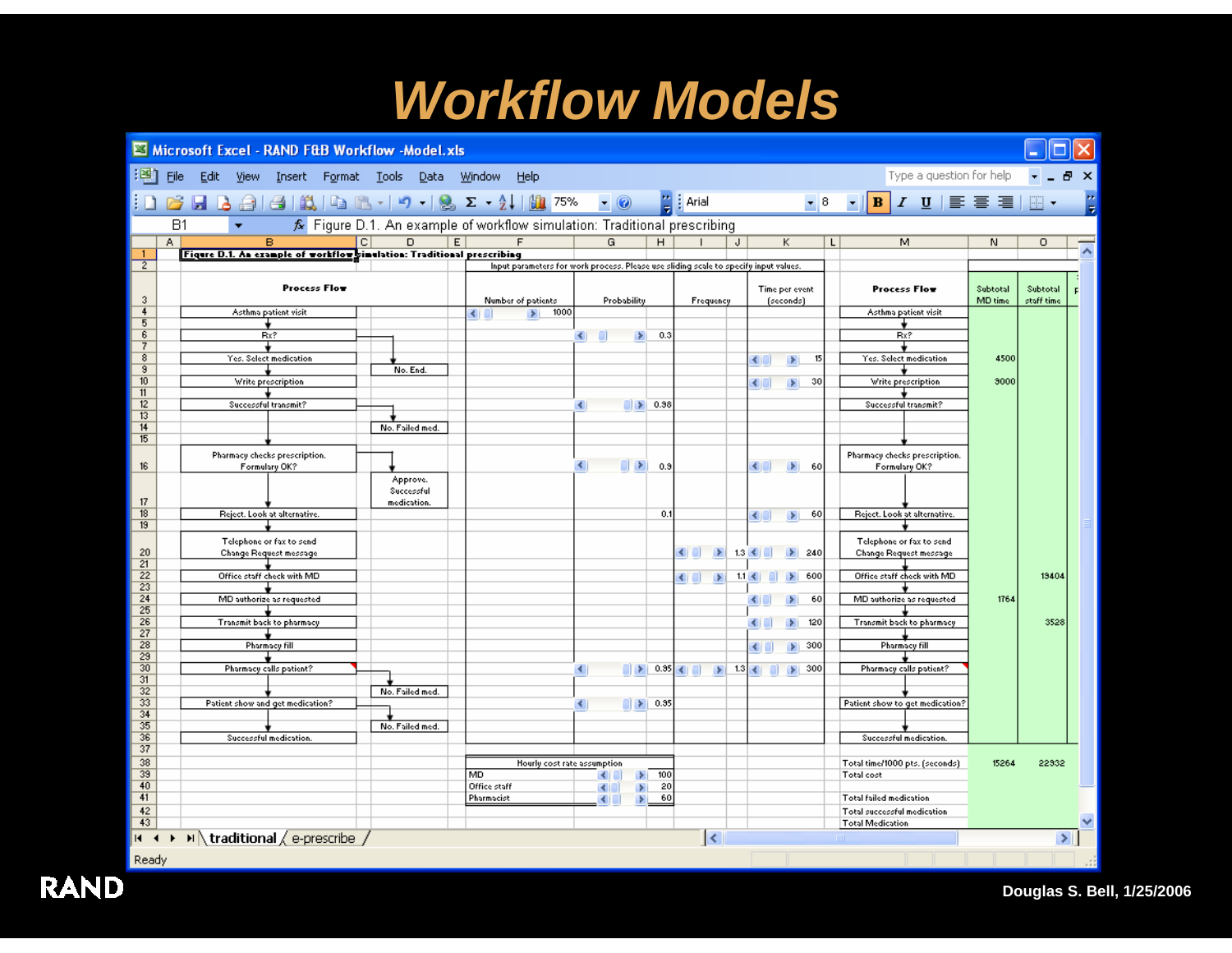# *Technical Expert Panel*

#### • **Members**

- $\mathcal{L}_{\mathcal{A}}$  **Experts with experience implementing standard**
	- **From coalition partners**
	- **Additions: NCPDP recommendations**
- $\mathcal{L}_{\mathcal{A}}$  **Targets: 5-6 POC vendors, 3 eRx, 5-6 Pharmacy (retail, mail, independent)**
- **Qualitative interviews**
	- $\mathcal{L}_{\mathcal{A}}$  **Unnecessary elements, workarounds, improvement suggestions**
- **Delphi rating process**
	- $\mathcal{L}_{\mathcal{A}}$ **Net usability, completeness, ambiguity**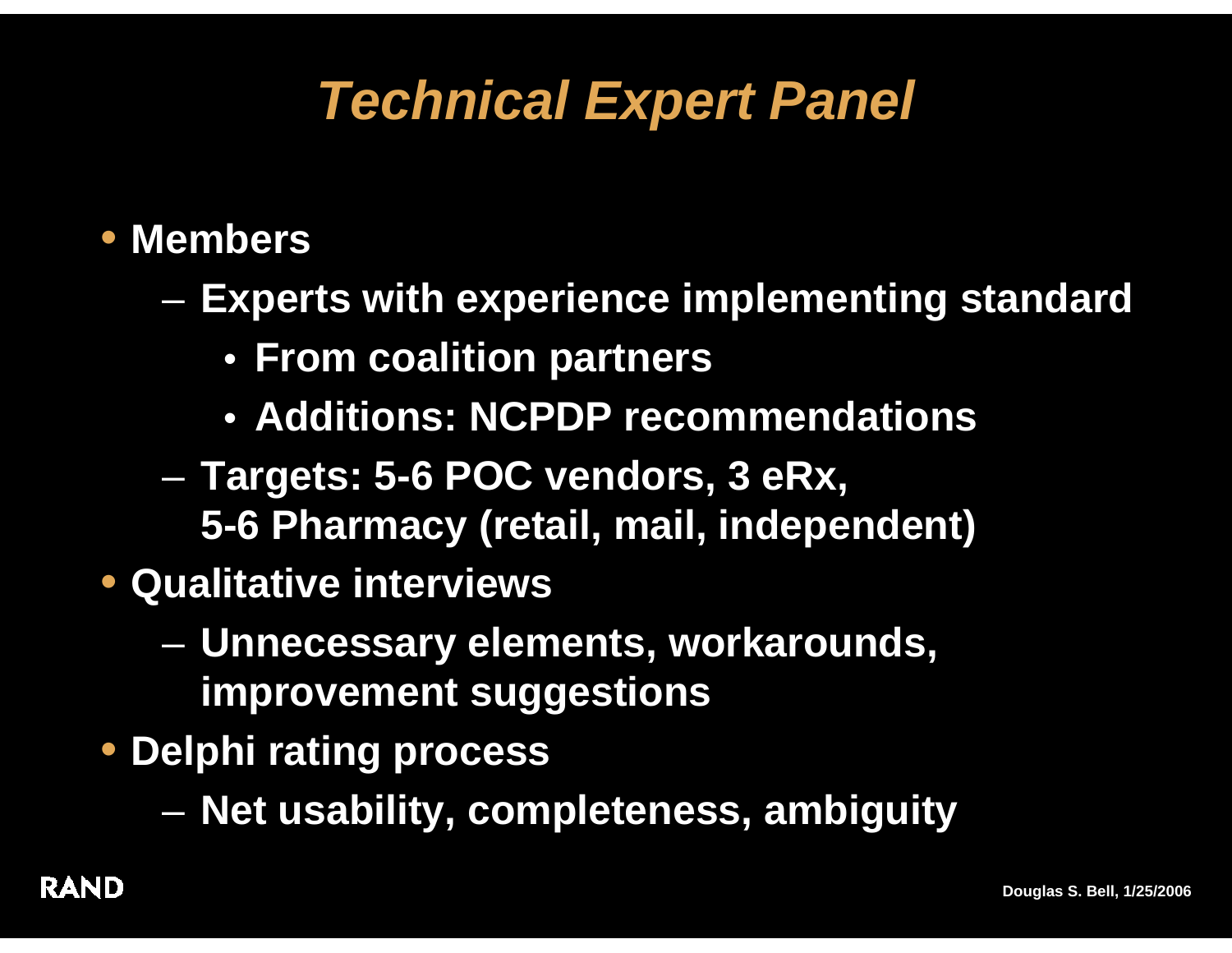# *Formulary & Benefit*

- $\mathcal{L}_{\mathcal{A}}$ **Prescribers' perceptions**
- **Work processes before and after eRx**
	- $\mathcal{L}_{\mathcal{A}}$ **Time generating new Rx**
	- $\mathcal{L}_{\mathcal{A}}$ **Time handling formulary-related calls**
	- $\mathcal{L}_{\mathcal{A}}$ **Office functioning**
- **Outcomes before and after eRx**
	- $\mathcal{L}_{\mathcal{A}}$ **Omission errors; adherence**
	- $\mathcal{L}_{\mathcal{A}}$ **Formulary adherence**
	- **Patient satisfaction**

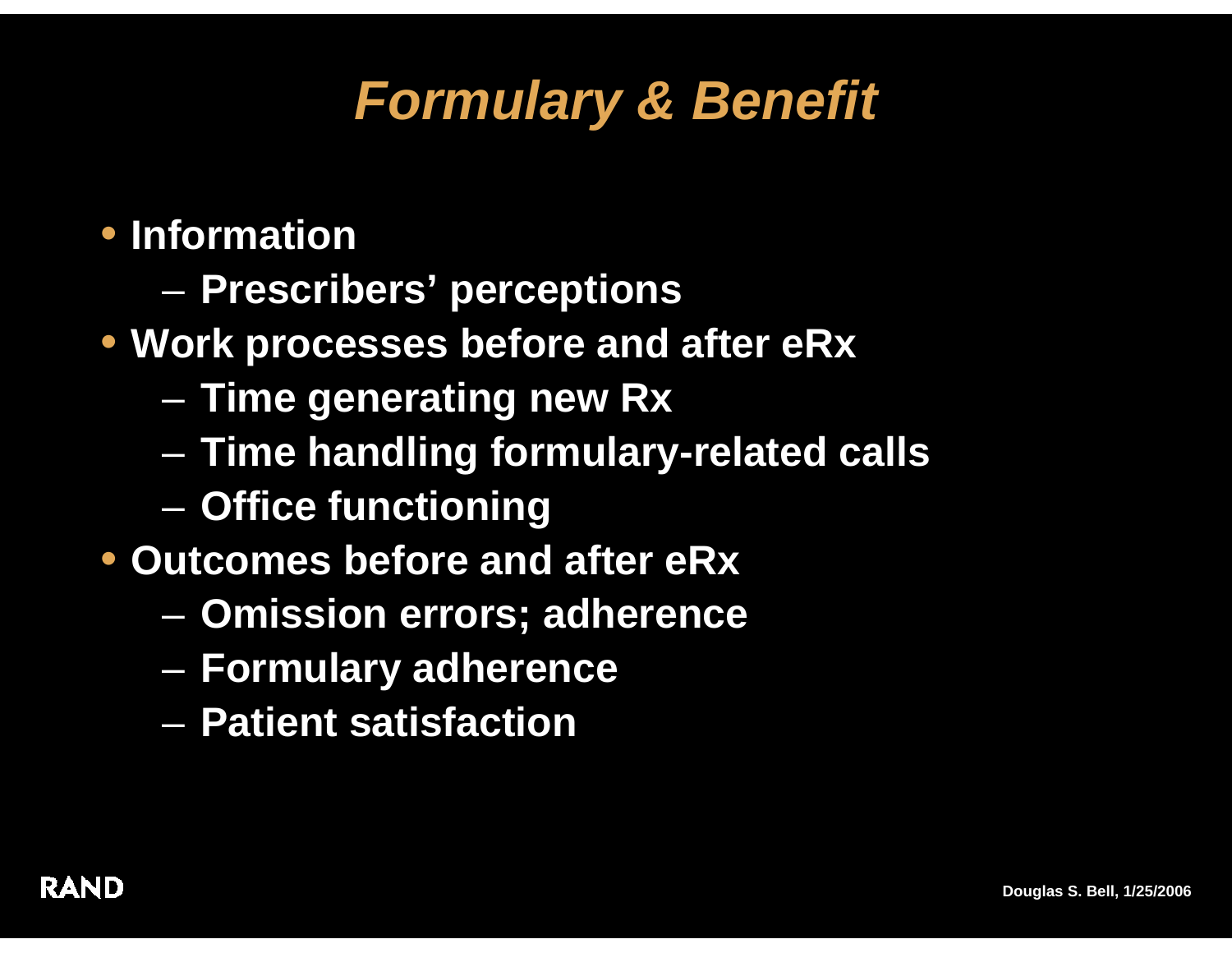# *Medication History*

- $\mathcal{L}_{\mathcal{A}}$ **Prescribers' perceptions**
- **Work processes before and after eRx**
	- $\mathcal{L}_{\mathcal{A}}$ **Time generating new Rx**
	- $\mathcal{L}_{\mathcal{A}}$ **Time handling safety-related calls**
- **Outcomes before and after eRx**
	- **Commission errors**
	- $\mathcal{L}_{\mathcal{A}}$ **ED, hospital use**

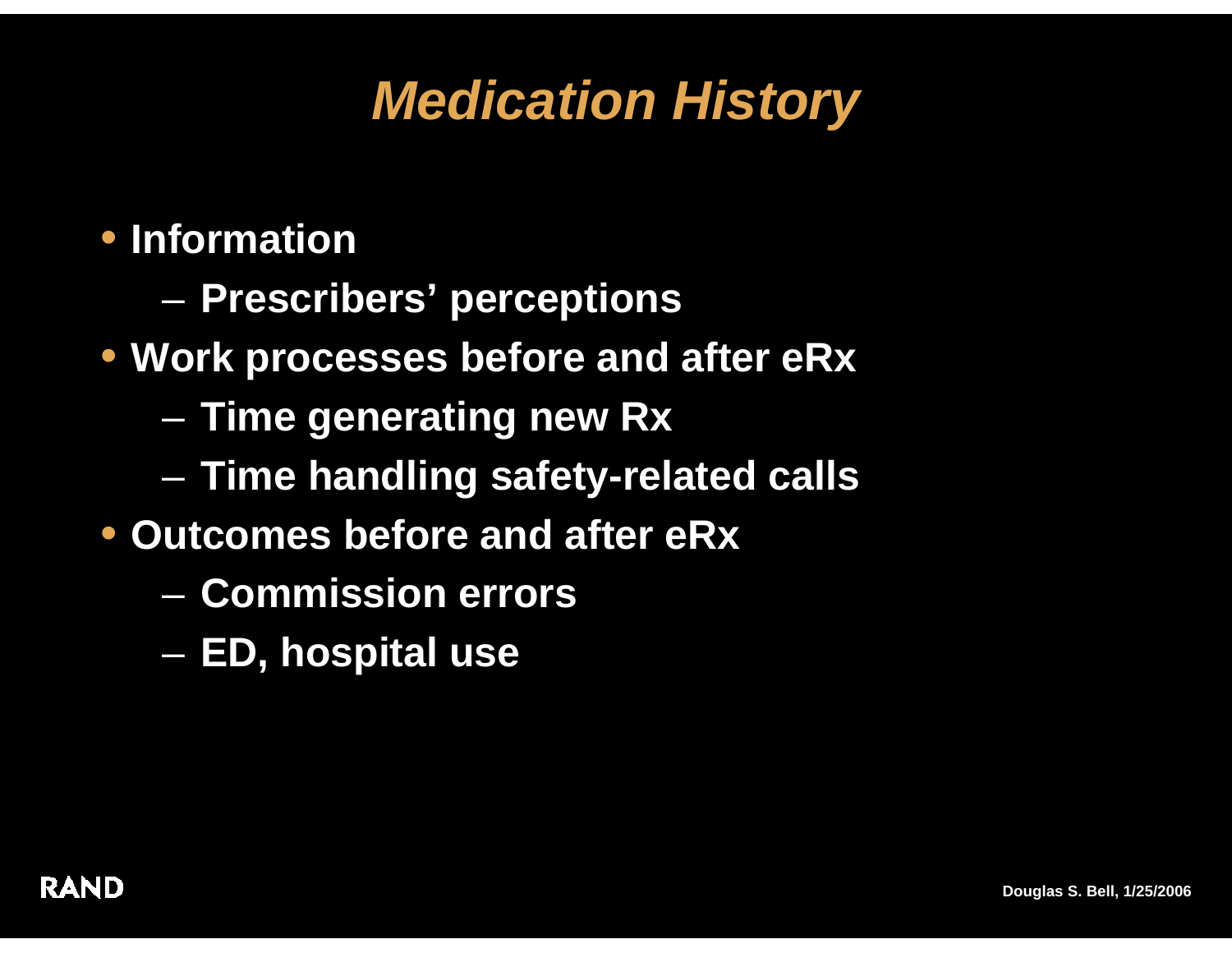## *Fill Status*

#### • **Information**

 $\mathcal{L}_{\mathcal{A}}$ **Transaction times; potential network burden**

 $\mathcal{L}_{\mathcal{A}}$ **Can medication history provide same info?**

#### • **Work processes**

- $\mathcal{L}_{\mathcal{A}}$  **Prototypes: Perceptions, adoption barriers**
	- **Excess work**
	- **Prescriber liability**
	- **Patient privacy**
- • **Outcomes**
	- **Patients' medication adherence**
	- **Patient satisfaction**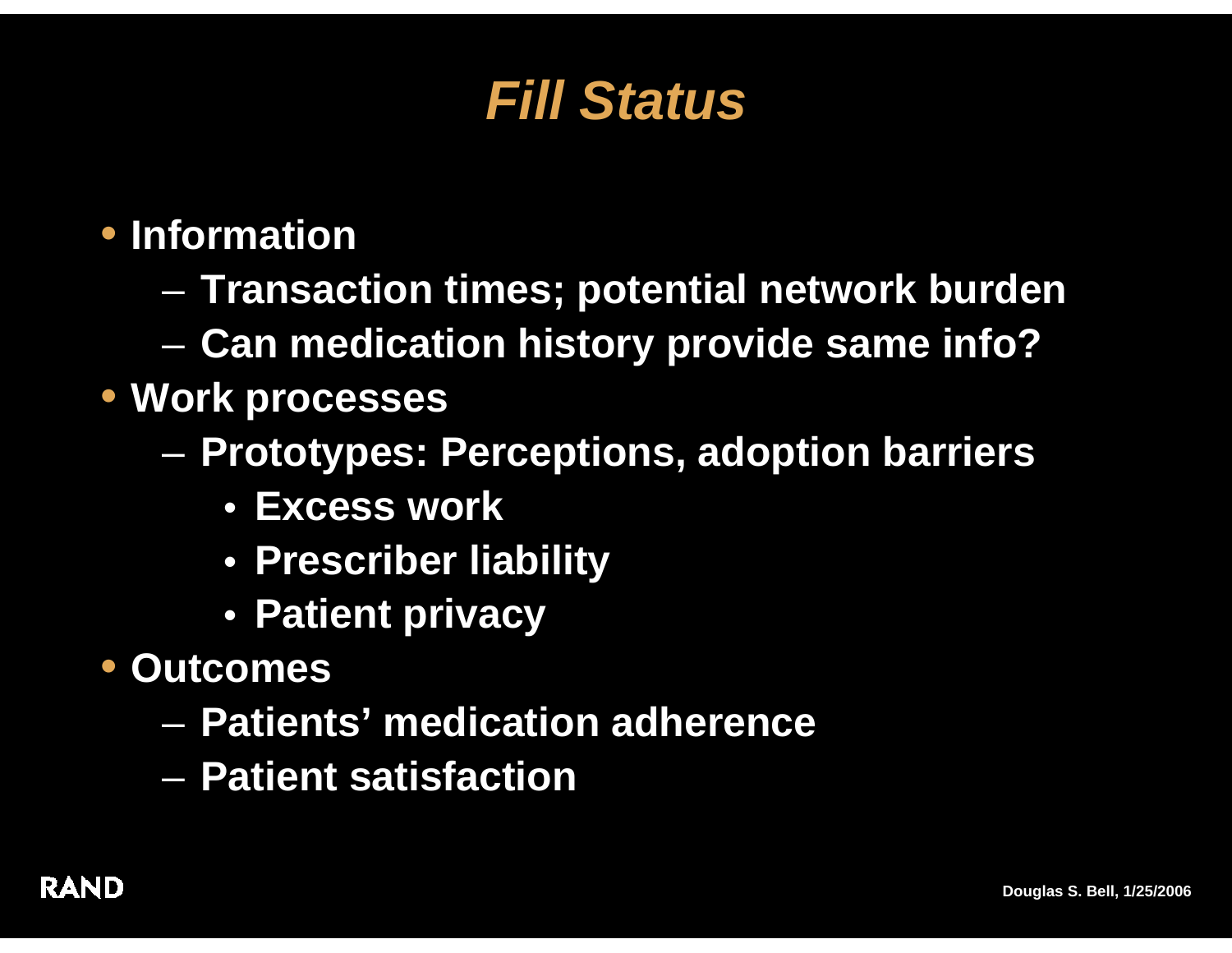# *Prior Authorization*

- $\mathcal{L}_{\mathcal{A}}$  **Comparison of plans' forms with X.12 278 and 275 with HL7 PA attachment**
- **Work processes**
	- $\mathcal{L}_{\mathcal{A}}$  **Time spent dealing with prior authorization**
		- **Physician, staff, pharmacy**
	- $\mathcal{L}_{\mathcal{A}}$  **Prototypes: Perceptions, adoption barriers**
		- **Staff vs. physician work**
- • **Outcome**
	- **Omission errors**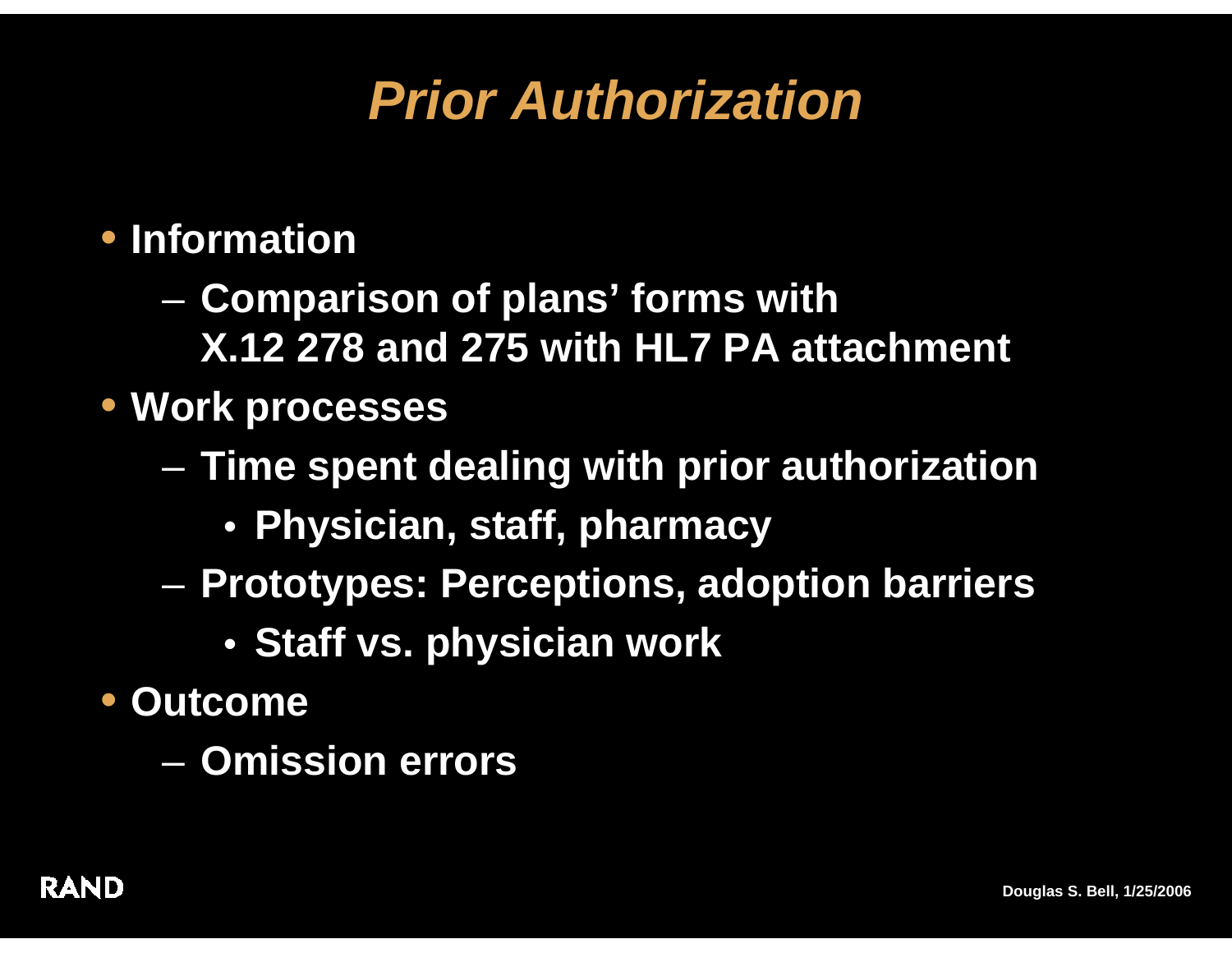### *RxNorm*

### • **Information**

- $\mathcal{L}_{\mathcal{A}}$ **Completeness for representing a sample of Rx's**
- $\mathcal{L}_{\mathcal{A}}$  **Implications for use in F & B, Med Hx, PA transactions**
- **Work processes**
	- $\mathcal{L}_{\mathcal{A}}$  **Time spent dealing with effects of medication mismatches**

#### $\bullet$ **Outcomes**

- $\mathcal{L}_{\mathcal{A}}$ **Formulary adherence**
- $\mathcal{L}_{\mathcal{A}}$ **Commission errors (esp. allergies, duplications)**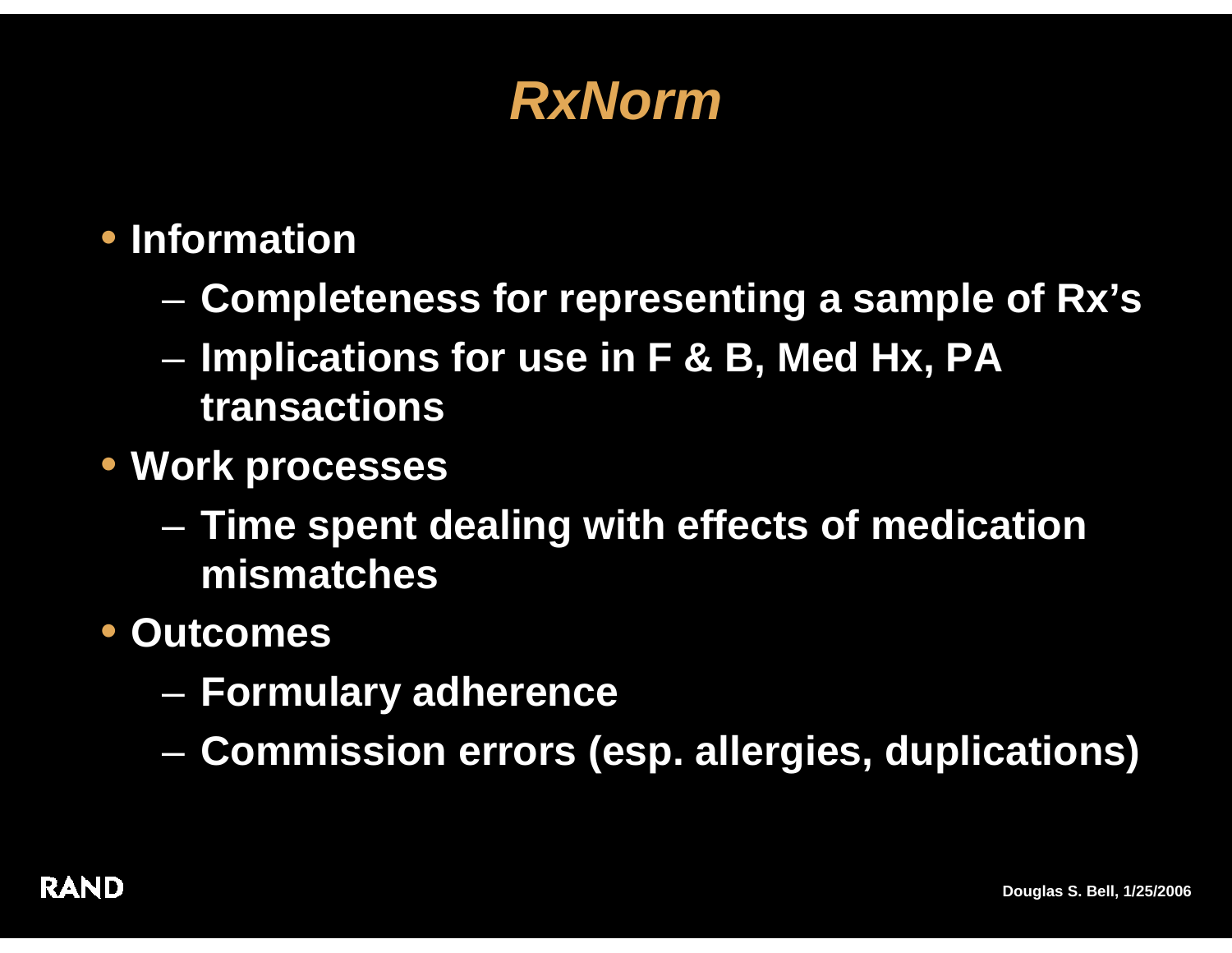# *Structured and Codified Sig*

- $\mathcal{L}_{\mathcal{A}}$  **Completeness for representing text** *Sig* **fields from a sample of prescriptions**
- $\mathcal{L}_{\mathcal{A}}$ **Potential for improved adherence monitoring**
- **Work processes**
	- $\mathcal{L}_{\mathcal{A}}$  **Time generating the** *Sig* **part of new and renewal prescriptions**
	- $\mathcal{L}_{\mathcal{A}}$ **Time spent dealing with dosage errors**
- • **Outcomes**
	- $\mathcal{L}_{\mathcal{A}}$ **Potential dosage errors**
	- **Patient adherence**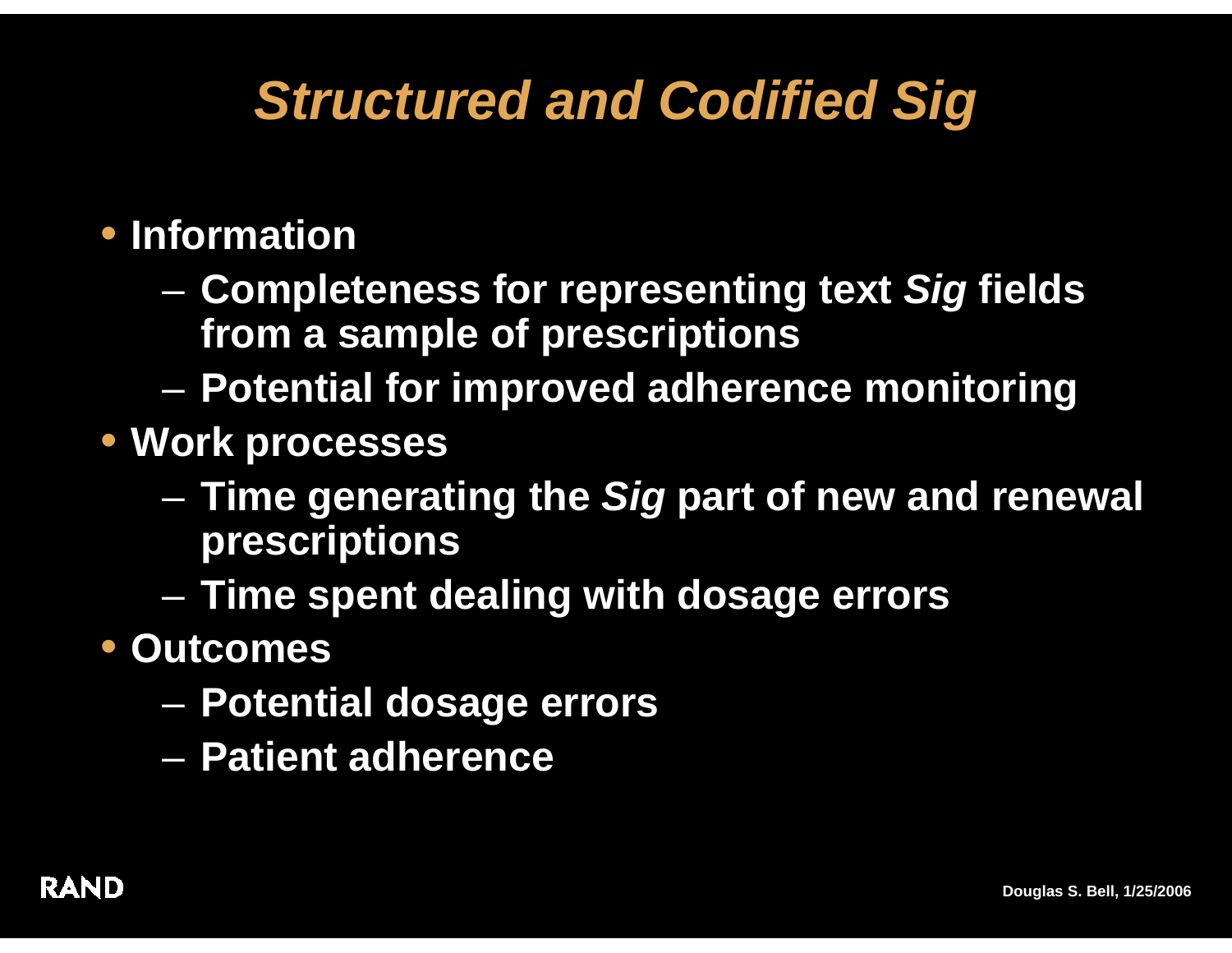# *Rx Change and Cancel*

- **Foundation standards**
	- $\mathcal{L}_{\mathcal{A}}$ **Lower-priority**
- **Not widely used in industry**
	- $\mathcal{L}_{\mathcal{A}}$  **Some evaluation might help to foster more informed decisions regarding adoption**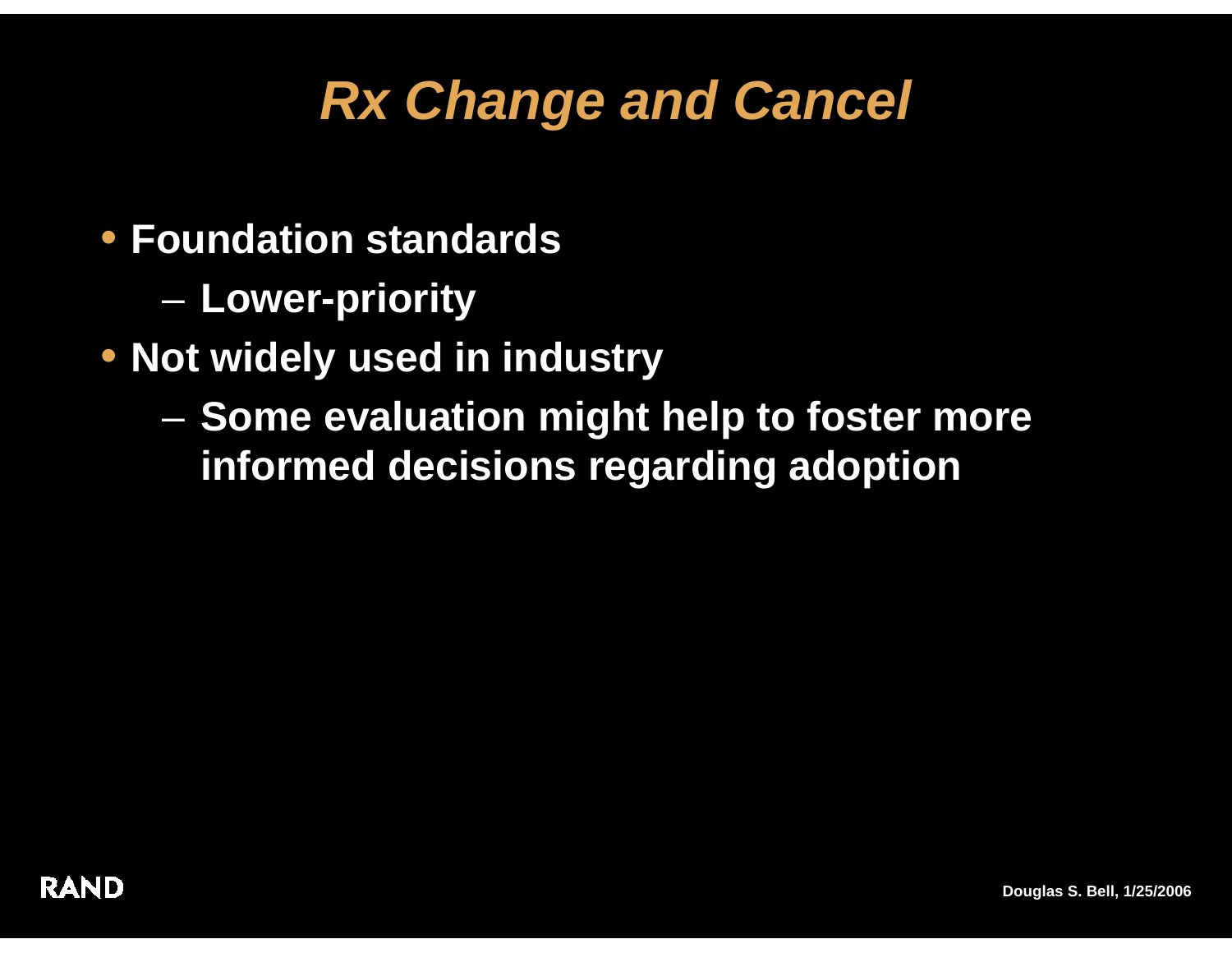# *Potential Collaborations*

- **Sharing Technical Analyses**
	- **e.g.**
		- **Potential network burden of fill status**
		- **completeness of RxNorm**
		- **Prior authorization**
- **Survey or Focus Group Instruments**
- $\bullet$ **Dividing up outcome analyses**